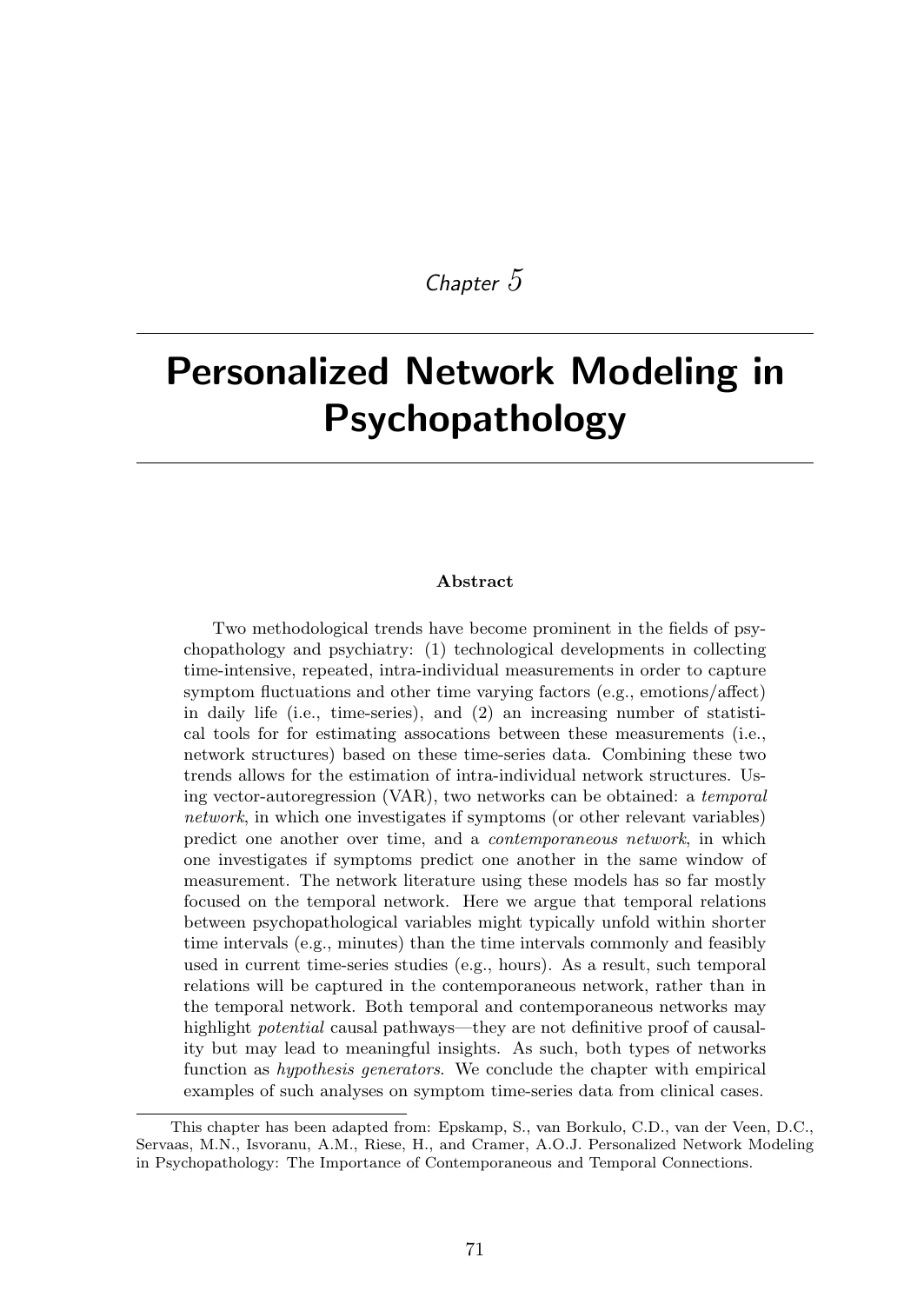## 5.1 Introduction

Recent years have witnessed an emergence of two distinct trends in the study of psychopathology. First, technological advances have permitted the gathering of intensive repeated measurements of patients and healthy controls with the Experience Sampling Method (ESM; Aan het Rot, Hogenelst, & Schoevers, 2012; Myin-Germeys et al., 2009; Wichers, Lothmann, Simons, Nicolson, & Peeters, 2012). With ESM, participants are measured repeatedly within short time intervals during daily life. For example, someone is queried five times a day during a period of two weeks on his or her level of insomnia, depressed mood, and fatigue since the previous measurement. We will term the time frame on which one reports the *window of measurement*. The resulting time-series data allow for the investigation of intra-individual processes (Hamaker, 2012). The second trend is the network perspective on psychopathology, in which mental disorders are interpreted as the consequence of a dynamical interplay between symptoms and other variables (Borsboom & Cramer, 2013; Cramer et al., 2010; Cramer & Borsboom, 2015). This literature uses network models in an attempt to understand and predict the dynamics of psychopathology. From this perspective, symptoms are not seen as passive indicators of a mental disorder but rather play an active role, making symptoms prime candidates for interventions (Borsboom, in press; Fried, Epskamp, et al., 2016).

Time-series data of a single individual offer a promising gateway into understanding the dynamical processes that may occur within that individual over time (e.g., Bringmann et al., 2013, 2015; Pe et al., 2015; Wigman et al., 2015). Such personalized network structures are typically estimated using a statistical technique called *vector-autoregression* (VAR; van der Krieke et al., 2015). Predominantly, VAR analyses have focused on the estimation of *temporal relationships* (relationships that occur between different windows of measurement). However, as will be outlined in Chapter 6, the residuals of the VAR model can be further used to estimate *contemporaneous relationships* (relationships that occur in the same window of measurement), which are not yet commonly used in the field. In this chapter, we argue that both network structures generate valuable hypothesis-generating information directly applicable to the study of psychopathology as well as to clinical practice. We focus the majority of the discussion on explaining contemporaneous partial correlation networks, as these are not yet often utilized in the literature of intra-individual analysis. We exemplify this by analyzing two ESM datasets obtained from patients.

## 5.2 Temporal and Contemporaneous Networks

In time-series data analysis with an average time-interval of a few hours, a typical default statistical assumption is violated: consecutive responses are not likely to be independent (e.g., someone who is tired between 9:00 and 11:00 is likely to still be tired between 11:00 and 13:00). The minimal method of coping with this violation of independence is the lag-1 VAR model (van der Krieke et al., 2015). In this model, a variable in a certain window of measurement is predicted by the same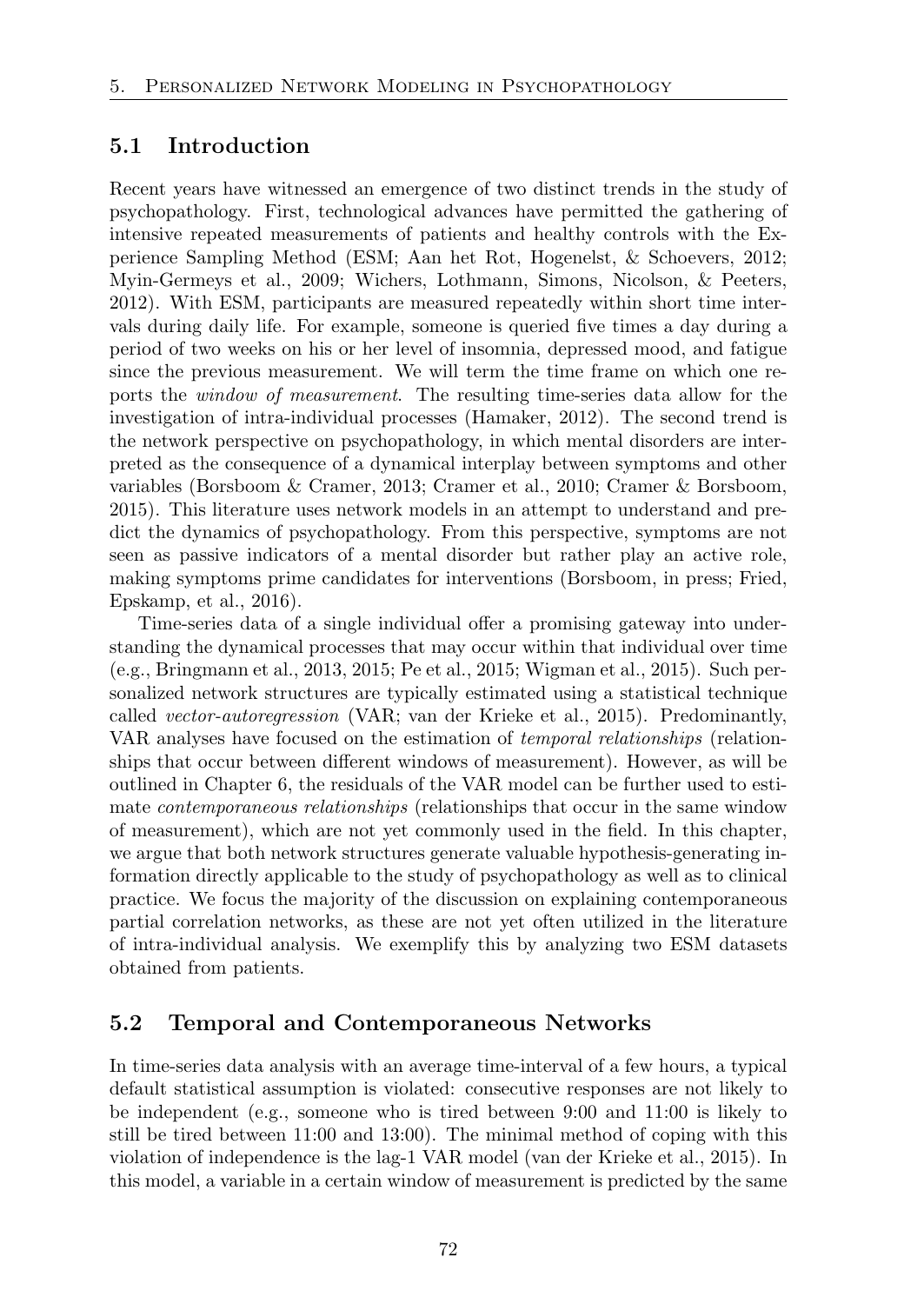variable in the previous window of measurement (autoregressive effects) and all other variables in the previous window of measurement (cross-lagged effects; Selig & Little,  $2012$ <sup>1</sup>. This model does not assume auto-correlations between larger differences in time (e.g., lag-2) are zero, but merely that such relationships can be fully explained by the lag-1 model. These autoregressive and cross-lagged effects can be estimated and visualized in a *network* (Bringmann et al., 2013). In this network, measured variables (such as symptoms) are represented by *nodes*. When one variable *predicts* another in the next window of measurement, we draw a *link* with an arrowhead pointing from one node to the other. We term this network the *temporal network*.

The predictive effects shown in the temporal network satisfy the assumption that in a causal relationship the cause must precede the effect. Therefore, these are often interpreted to be indicative of causal relationships. Only interpreting temporal coefficients, however, does not utilize VAR to its full potential. The residuals of the temporal VAR model are correlated; correlations in the *same* window of measurement remain that cannot be explained by the temporal effects. These correlations can be used to compute a network of *partial correlations* (Wild et al., 2010). In such a network, each variable is again represented by a node. Links (without arrowhead) between two nodes indicate the partial correlation obtained after controlling for both temporal effects and all other variables in the same window of measurement. We term this network the *contemporaneous network*<sup>2</sup>.

Figure 5.1 shows an example of the two network structures obtained from a VAR analysis. These networks are estimated using ESM data of a clinical patient, and are further described and interpreted in Section 5.6. The temporal and contemporaneous networks were estimated at the same time, using the methodology outlined by Abegaz and Wit (2013). The temporal network (a) shows autoregressions (an arrow of a node pointing at itself) on three variables: 'tired', 'bodily discomfort' and 'concentration'. Thus, when this patient is tired she is likely still tired during the next window of measurement. There are cross-lagged relationships between several variables. For example, this patient being tired predicts her to ruminate more during the next window of measurement.. The contemporaneous network (b) shows, among other relationships, a relationship between 'relaxed' and 'nervous': when this patient was tired she was also more likely to relax poorer, *as reported during the same window of measurement*. This can be seen as the direct consequence of a plausible causal relationship: being nervous might lead you to feel less relaxed (or vice-versa). There is no reason why such a causal relationship should take a few hours to occur, which brings us to the main point of this chapter.

<sup>&</sup>lt;sup>1</sup>VAR can be seen as an ordinary regression where the predictors are lagged variables.

<sup>&</sup>lt;sup>2</sup>The contemporaneous network should not be confused with a network of lag-0 (partial) correlations. Such a network would (1) not take into account that responses are not independent, and  $(2)$  present a mixture of temporal and contemporaneous effects. Thus, we obtain the contemporaneous network from the residuals of the VAR model, since only then relationships *between* windows of measurement and relationships *within* windows of measurement are separated.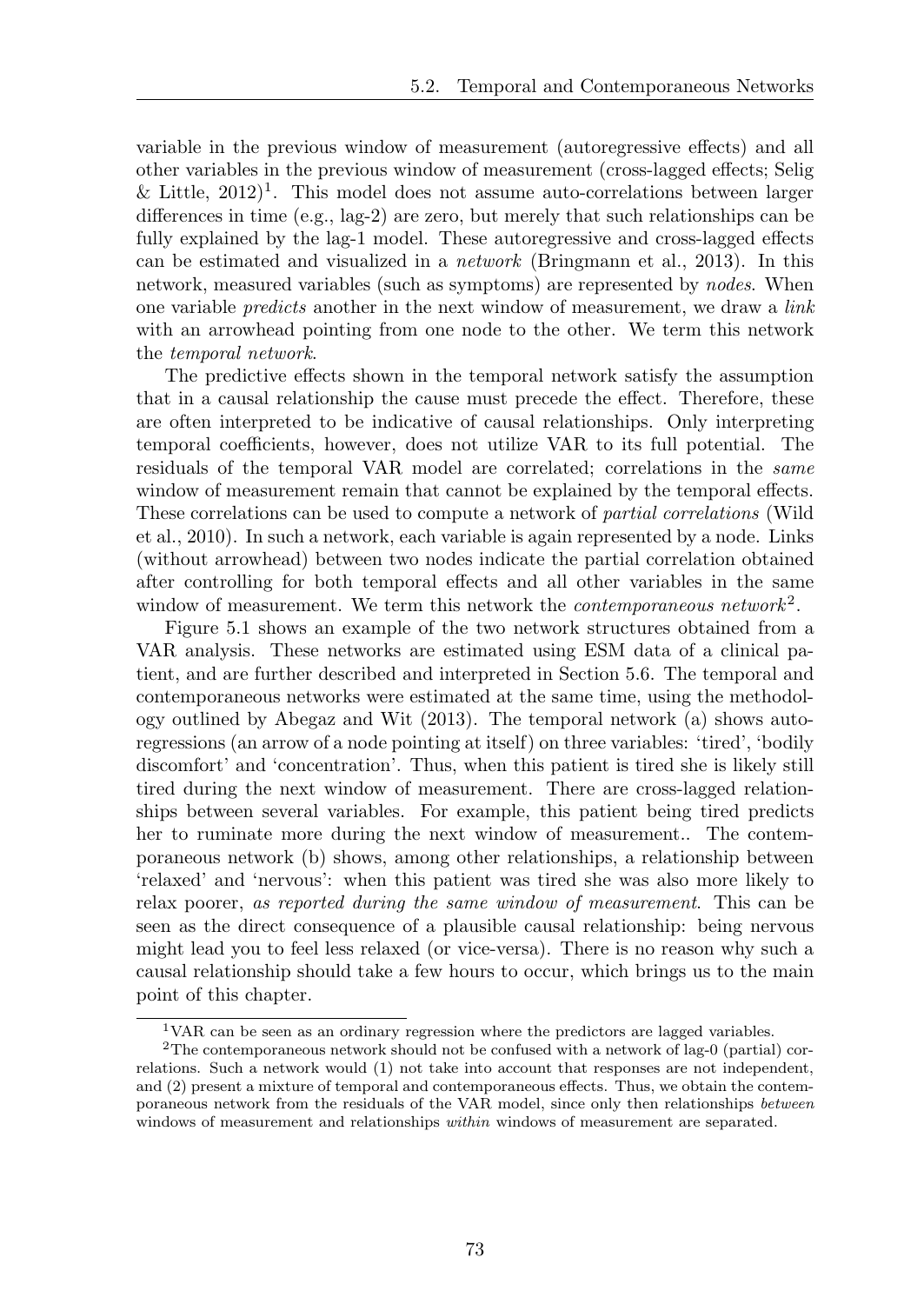

Figure 5.1: Two network structures that can be estimated with time-series data analysis, based on data of a clinical patient (*n* = 52) measured over a period of two weeks. The model was estimated using the *graphicalVAR* package for R. Circles (nodes) represent variables, such as symptoms, and connections (links, both undirected drawn as simple lines or directed drawn as an arrow) indicate predictive relationships. Green links indicate positive relationships, red links indicate negative relationships, and the width and saturation of a link indicates the strength of the relationship. The network on the left shows a *temporal network*, in which a link denotes that one variable predicts another variable in the next window of measurement. The network on the right shows a *contemporaneous network*, in which links indicate partial correlations between variables in the same window of measurement, after controlling for all other variables in the same window of measurement and all variables of the previous window of measurement.

## 5.3 Causation at the Contemporaneous Level

In a typical ESM study, the time between consecutive measurements is a few hours<sup>3</sup>. As such, the temporal network will only contain predictive effects of measured variables on other measured variables about a few hours later. However, it is likely that many causal relationships occur *much faster* than a timeframe of a few hours. Take for example a classical causal model:

#### Turn on sprinklers  $\rightarrow$  Grass is wet.

Turning on the sprinklers causes the grass to become wet. This causal effect occurs very fast: after turning on the sprinklers it takes perhaps a few seconds for the grass to become wet. If we take measures of sprinklers ("on" or "off") and the wetness of the grass every two hours, it would be rather improbable to capture the

<sup>3</sup>Notable exceptions are sampling designs in which individuals are asked to fill-out questionnaires once a day or week.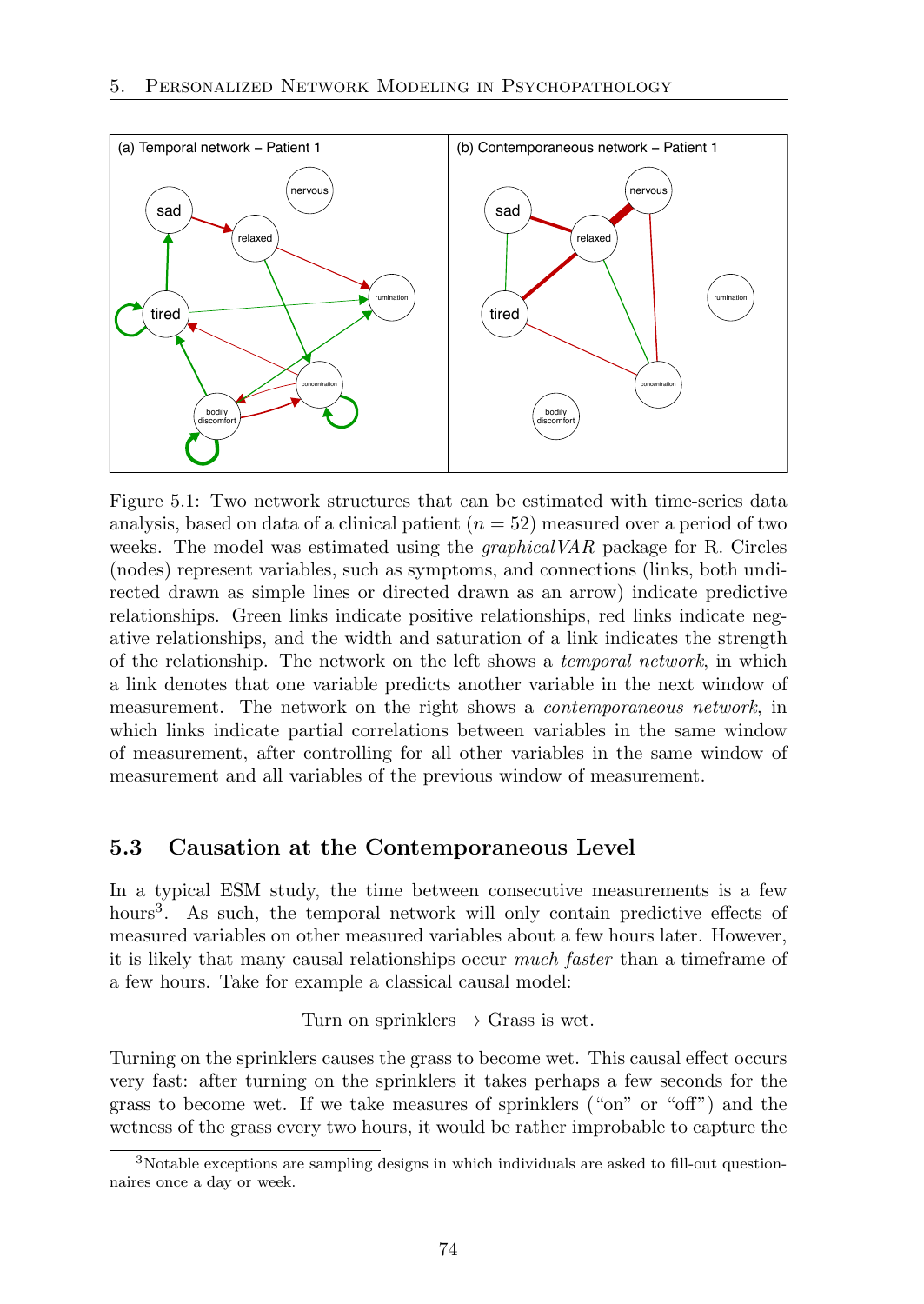case in which the sprinklers were turned on *just* before the grass became wet. As such, the temporal network would *not* contain a connection between turning on the sprinklers and the grass being wet, and likely *would* only contain a temporal auto-regression of the grass being wet (because it takes time for grass to dry). However, after controlling for this auto-regression, we most likely would find a connection between these variables in the contemporaneous network: in windows of measurement where the sprinklers were on we would likely also find that the grass was wet.

We can think in a similar vein about psychopathological causal relationships. For example, a patient suffering from panic disorder might anticipate a panic attack by experiencing somatic arousal (e.g., sweating, increased heart rate):

#### Somatic arousal  $\rightarrow$  anticipation of panic attack

In this structure, an arrow indicates that whatever is on the left causes whatever is on the right. This patient anticipates a panic attack, because the patient is experiencing somatic arousal. This causal effect would likely occur within minutes, not hours. Someone who experiences somatic arousal between 13:00 and 15:00 might still experience somatic arousal between 15:00 and 17:00. Thus, we can expect to find auto-regressions. However, between somatic arousal and anticipation of panic attack we would likely only find a contemporaneous connection.

In sum, relations between symptoms and other variables can plausibly unfold faster than the time-window of measurement; such relationships will be captured in the contemporaneous network. Figure 5.1 showed, however, that the contemporaneous network has no direction (links have no arrow-heads). To understand *how* such undirected networks can still highlight potential causal pathways, we need to delve into the literature on estimation of networks in psychopathology.

## 5.4 Partial Correlation Networks

As outlined above, the contemporaneous relationships can be interpreted and drawn as a network of partial correlations. In this section, we describe how such partial correlation networks can be interpreted and how links in such a network can be seen as indicative of causal relationships. Partial correlation networks are part of a more general class of undirected (i.e., no arrows) networks (formally called Markov Random Fields; Lauritzen, 1996) that have been introduced to psychopathology in response to the call for conceptualizing psychopathological behavior (such as symptoms) as complex networks (Borsboom et al., 2011; Cramer et al., 2010). After the initial introduction of partial correlation networks to the psychopathological literature (Borsboom & Cramer, 2013), the use of undirected networks in psychopathology gained considerable traction following the introduction of easy-to-use estimation methods and publicly available software packages for both estimation and visualization (Epskamp et al., 2012; van Borkulo et al., 2014). Ever since, such network structures have been extensively applied to research in the fields of psychopathology and psychiatry, such as comorbidity (Boschloo et al., 2015), autism (Ruzzano, Borsboom, & Geurts, 2015), post-traumatic stress disorder (McNally et al., 2015), psychotic disorders (Isvoranu, van Borkulo, et al.,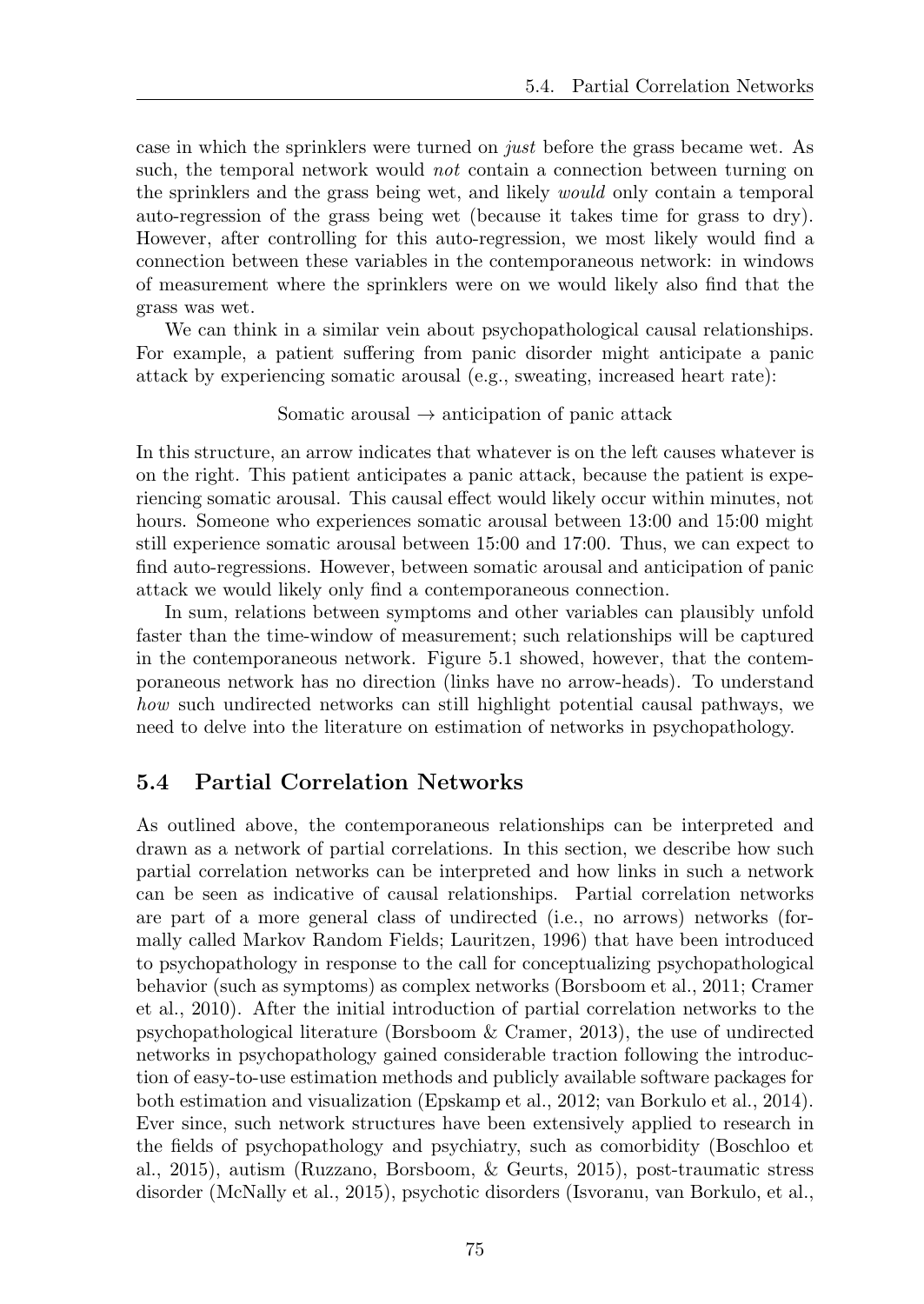2016; Isvoranu, Borsboom, et al., 2016), major depression (Fried et al., 2015; van Borkulo et al., 2015), and clinical care (Kroeze et al., 2016).

Partial correlation networks have become so prominent because they present a relatively easy method to estimate and visualize potential causal pathways, while taking into account that observational data (i.e., no experimental interventions) only contains limited information on such causal relationships. In observational data, causality is reflected only in the conditional independence structure (Pearl, 2000). Conditional independence means that two variables are no longer correlated at fixed levels of a third variable. A partial correlation network shows conditional independence, because when the partial correlation between two variables after conditioning on all others equals zero, then that means two variables are conditionally independent. Therefore, two nodes that are not directly connected via a link are conditionally independent.

Taking again the patient described above suffering from a panic disorder, suppose we expand the causal structure to include this patient's pathway related to avoiding feared situations:

Somatic arousal  $\rightarrow$  anticipation of panic attack  $\rightarrow$  avoidance of feared situations.

Anticipating a panic attack might cause this patient to avoid feared situations, such as malls or busy shopping streets<sup>4</sup>. The causal structure indicates that we would expect to be able to predict this patent avoiding feard situations given that he or she is experiencing somatic arousal. However, if we already know this person is anticipating a panic attack, we already predict that this person will avoid feared sitatations. Then, observing somatic arousal on top of anticipating the panic attack does *not* improve this prediction. Thus, we would expect non-zero partial correlations between somatic arousal and anticipation of panic attack, and between anticipation of panic attack and avoidance. We would furthermore expect a partial correlation of *zero* between somatic arousal and avoidance behavior; somatic arousal and avoidance behavior are conditionally independent given the anticipation of a panic attack. Consequently, we would expect the following partial correlation network:

Somatic arousal — anticipation of panic attack — avoidance behavior.

Finding such a partial correlation network often does not allow one to find the true direction of causation. This is due to two technical arguments: (1) equivalent models explain the same conditional independencies and (2) these models only work when we can assume the causal structure is acyclic (i.e., contains no feedback loops). Concerning the first argument, we can summarize the above causal structure as  $A \rightarrow B \rightarrow C$ , in which *A* and *C* are conditionally independent given *B*. This conditional independence, however, also holds for two other models:  $A \leftarrow B \leftarrow C$  and  $A \leftarrow B \rightarrow C$  (Pearl, 2000). In general, we cannot distinguish between these three models using only observational data. Adding more variables only increases this problem of potentially equivalent models, making it difficult to construct such a network only from observational data. Even

 $4$ These relationships should be taken as an example. The direction of such effects is still at topic of debate, and likely differs from patient to patient (Frijda, 1988).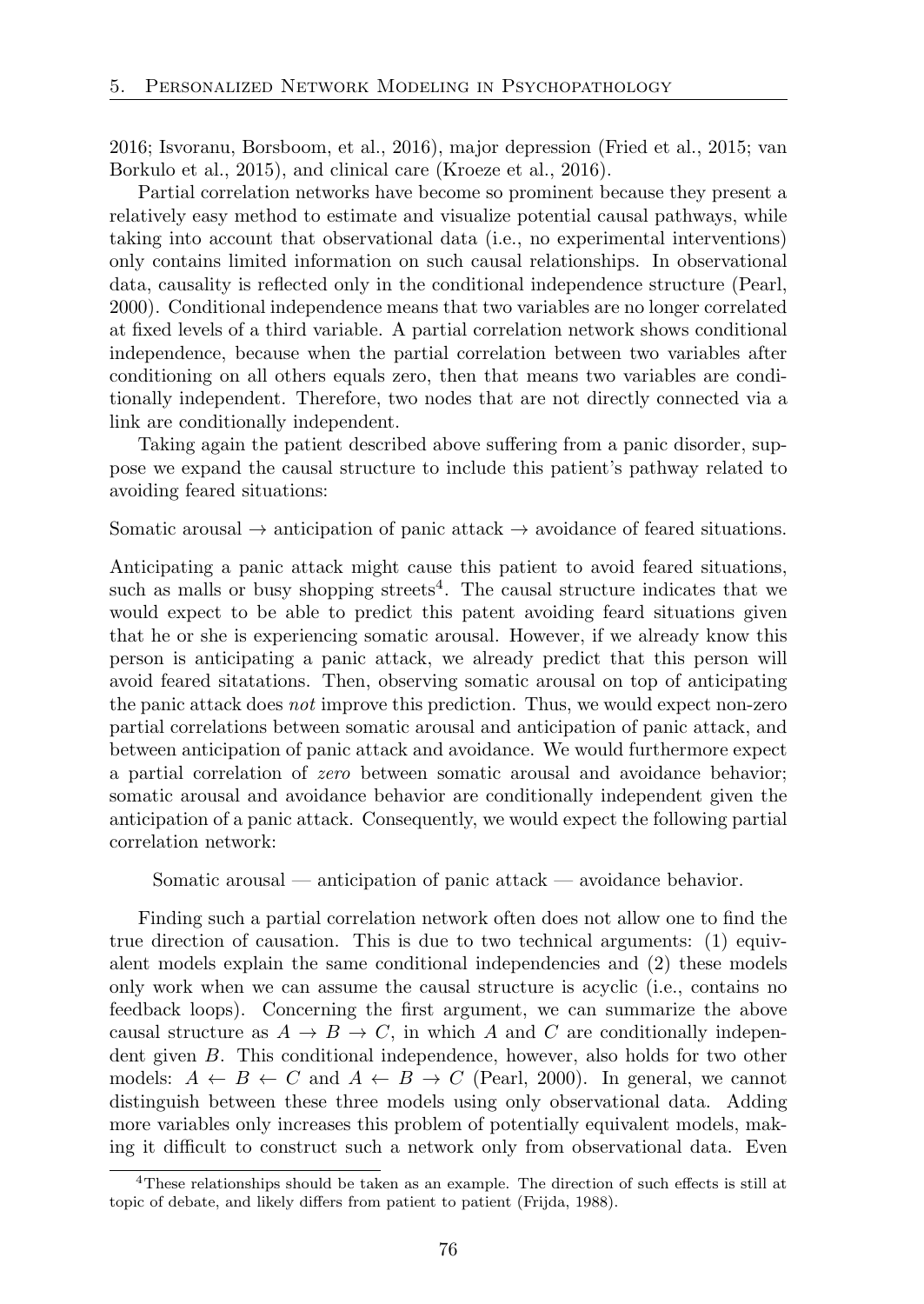when such a network can be constructed, we need to assume that the structure is not self-enforcing. That is, a variable cannot cause itself via some chain (e.g.,  $A \rightarrow B \rightarrow C \rightarrow A$ ). In psychopathology, however, this assumption likely does not hold (in our example above: anticipating a panic attack might cause more somatic arousal). As a result of these problems with directed structures when temporal or experimental information is lacking, undirected networks have been more successful in this emergent research field. In an undirected network, the observation that A and C are conditionally independent given B is represented by only one model:  $A - B - C$  (Lauritzen, 1996).

To summarize, the contemporaneous network is an undirected network without arrowheads. This network shows a link when two variables are not conditionally independent given both all responses in the previous window of measurement and responses of all other variables in the current window of measurement. When two variables are conditionally independent, no link is drawn. If a causal relationship were present, we would expect such a link, and if a causal relationship were not present, we would not expect such a link. Therefore, the links in the contemporaneous network can be indicative of causal relationships. However, as finding the direction of such relationships is hard, we do not attempt to do so and keep the links in the contemporaneous network without direction.

## 5.5 Generating Causal Hypotheses

The connections in both the temporal and contemporaneous network cannot be interpreted as true causal relationships except under strong assumptions. The pathways shown can only be *indicative* of potential causal relationships. Such a pathway is a necessary condition for causality (we would expect such relationships when there is a true causal effect), but not sufficient (the relationship can also be spurious and due to, e.g., unobserved causes; Pearl, 2000). Therefore, these networks can be seen as *hypothesis generating*. To test for causality one needs to investigate what happens after experimentally changing one variable. If fatigue causes concentration problems, we would expect concentration levels to change after experimentally making someone fatigued. Experimentally changing concentration levels should, on the other hand, not influence fatigue. Such causal testing can only be done experimentally; it is hard to infer causality from observational data, no matter how often and intensive someone is measured and how intensive the sampling rate is.

In addition to generating hypotheses on causal links, both networks also generate hypotheses on which *nodes* are important. The importance of nodes in a network can be quantified with descriptive measures called *centrality measures* (Costantini, Epskamp, et al., 2015; Newman, 2010; Opsahl et al., 2010). A node with a high centrality is said to be 'central', indicating the node is well connected in the network. Such a central node may be a prime candidate for intervention, as targeting this node will influence the rest of the system. This is not only the case for central nodes in the temporal network, but also for central nodes in the contemporaneous network. Even when a node has no temporal connections, it can still carry a lot of information on subsequent measurements, purely by being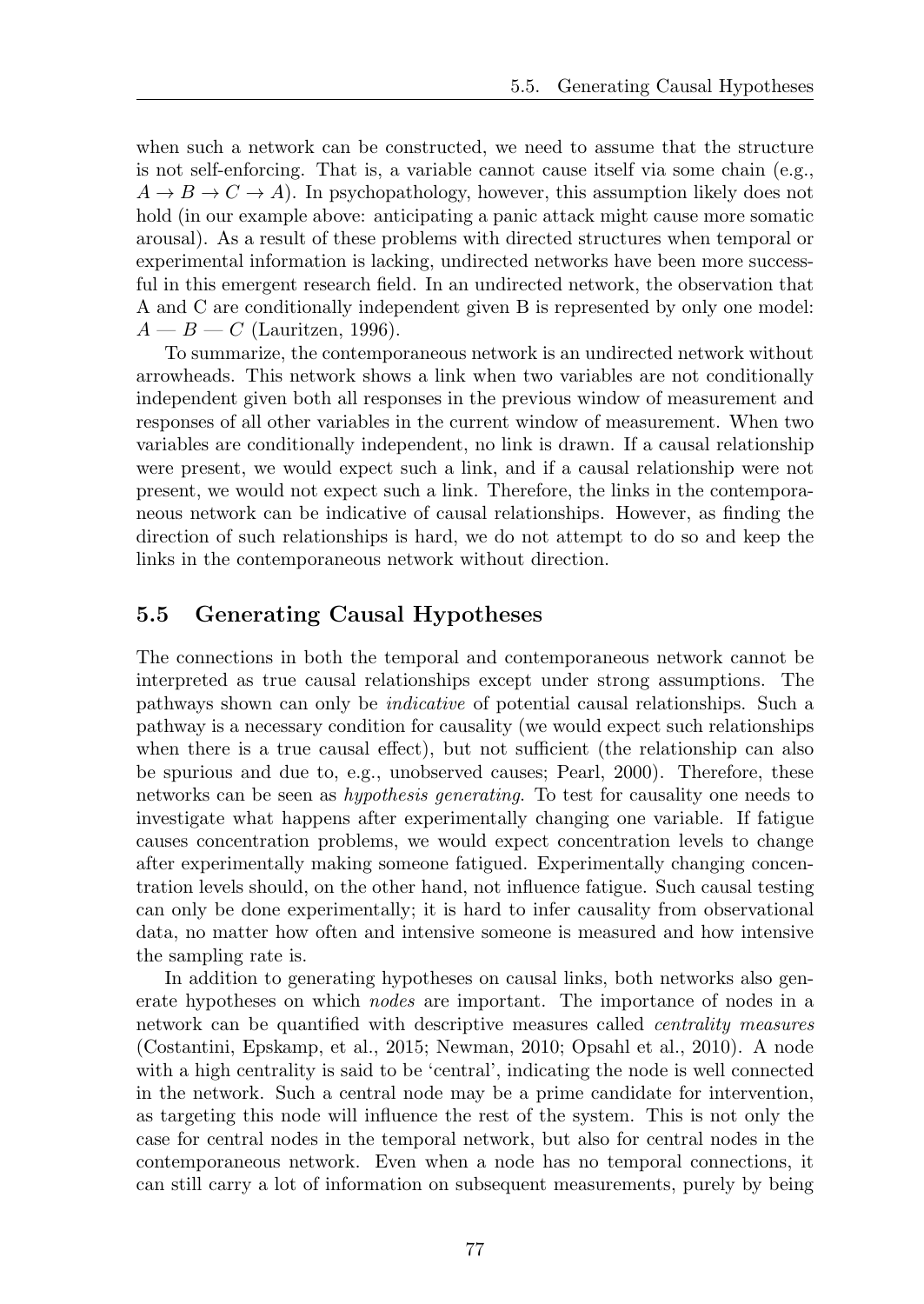central in the contemporaneous network. For example, if *A* predicts *B* and *C* in the same window of measurement (contemporaneous links), and *B* and *C* both predict themselves in the next window of measurement (autoregressions), then as a result *A* is able to predict *B* and *C* in the next window of measurement, even though no cross-lagged relationships might be found in the temporal network.

While experimental intervention is needed to test causal hypotheses, such hypotheses on causal relationships and central nodes might be hard to verify in practice. For example, one cannot wait with forming treatment plans until after lengthy experimental designs have been tested on a clinical patient. In addition, in intensive treatments for example, multiple nodes are likely to be targeted simultaneously; the causal effect of one particular node is hard to test. Furhermore, it might not be known how certain symptoms can be treated at all (e.g., feelings of derealisation when the patient is suffering from a comorbid depresonalisation disorder, a disorder that is often concurrent with a panic disorder). Still, the obtained insights are useful: the personalized networks can be discussed with the patient and, when the patient recognizes the discovered relationships, help to generate hypotheses and choose interventions that target these nodes (Kroeze et al., 2016).

## 5.6 Clinical Example

To exemplify how the described symptom networks can be utilized in clinical practice, we analyzed ESM data obtained from two patients treated in a tertiary outpatient clinic in Groningen. Patient 1 was a female patient, aged 23, who received cognitive behavioral therapy (CBT) for a severe panic disorder and a depressive disorder secondary to the panic disorder. Her response rate was 74%. Patient 2 was a female patient, aged 53 suffering from major depressive disorder, in early partial remission after having received electroconvulsive therapy (ECT). Her response rate was 93%, and data collection started one day after her last ECT session.

## Methods

The patients received an extensive briefing plus written user instructions for the ESM measurements. Direct support was available 24/7. Patient data were gathered during normal daily life with an ESM tool developed for an ongoing epidemiological study. With our secured server system (RoQua; roqua.nl; Sytema & Van der Krieke, 2013), text messages with links to online questionnaires were sent to the patient's smartphone. All items could be answered on a 7-point Likert scale varying from '1=not at all' to '7=very much'. Measurement occasions were scheduled five times a day every three hours for two weeks (maximal number of possible measurement is 70), and took three to five minutes to complete. The timing of the measurements was adjusted to their individual daily rhythm with the last measurement timed 30 minutes before going to bed. Patients were instructed to fill-out the questionnaires as soon as possible after receiving the text message. The patient received a reminder after 30 minutes, and after 60 minutes the link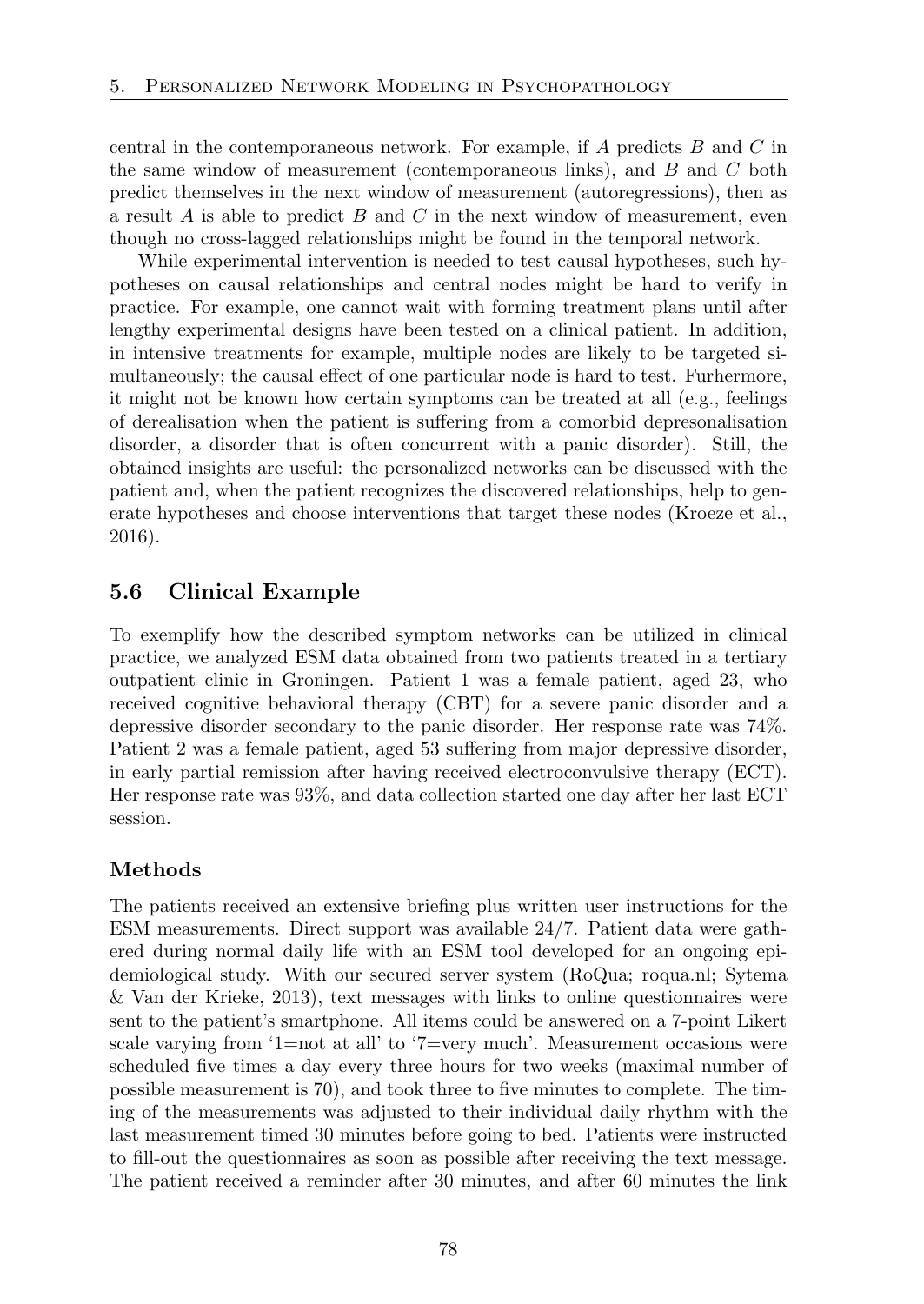

Figure 5.2: Temporal (panel a) and contemporaneous (panel b) network based on data of a clinical patient  $(n = 65)$  measured over a period of two weeks. The model was estimated using the graphicalVAR package for R.

was closed. The protocol used was submitted to the ethical review board of the University Medical Center Groningen, who confirmed that formal assessment was not required. Prior to participation, patients were fully informed about the study after which they gave written informed consent.

To estimate simple network structures with not many nodes, we selected seven of the administered variables that usually should interact with each other: feeling sad, being tired, ruminating, experiencing bodily discomfort, feeling nervous, feeling relaxed and being able to concentrate. Network structures were standardized as described by Wild et al. (2010) to avoid misleading parameter estimates in the network structure (Bulteel, Tuerlinckx, Brose, & Ceulemans, 2016). The networks were estimated using the *graphicalVAR* package for R (Epskamp, 2015), which uses penalized maximum likelihood estimation to estimate model parameters (strength of connections) while simultaneously controlling for parsimony (which links are removed; Abegaz & Wit, 2013; Rothman et al., 2010). The graphicalVAR package estimates 2,500 different models, varying 50 levels of parsimony in the temporal network and 50 levels of parsimony in the contemporaneous network. Bayesian Information Criterion (BIC) model selection was used to select the best fitting model. A more detailed description of the estimation procedure is beyond the scope of this chapter. An introduction to model selection of regularized networks is provided in Chapter 2, and a methodological introduction to this modeling framework is provided in Chapter 6. We refer the reader to (Abegaz & Wit, 2013) for the estimation proceure used.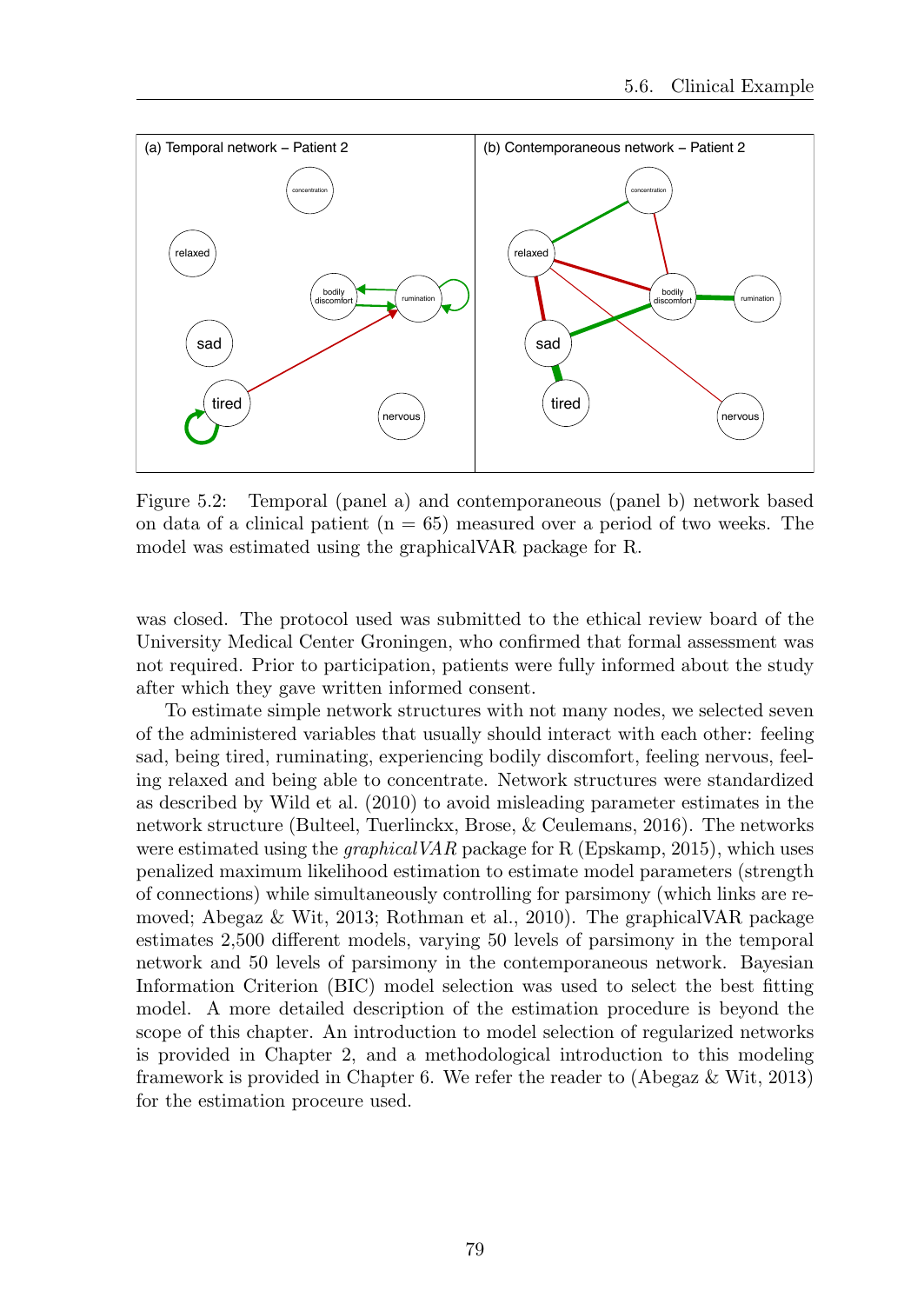#### Results

Figure 5.1 shows the two network structures of Patient 1. The temporal network in Panel (a) shows several connections involving bodily discomfort: whenever she experienced bodily discomfort, she ruminated more, felt more tired and was less able to concentrate three hours later. The contemporaneous network in Panel (b) shows that feeling relaxed plays a central role in the network. Whenever she was relaxed she experienced less sadness, tiredness, nervousness and was better able to concentrate (and vise versa, e.g., whenever she experienced less sadness she was more relaxed). In the case of Patient 1, therapy sessions revealed that intensively cleaning her house was her way of coping with stress. This lead to bodily discomfort and eventually rumination about her inability to do the things in the way she used to do things, resulting in a sad mood. Teaching her other ways to cope with stress broke this negative pattern.

Figure 5.2 shows the two network structures of Patient 2. The contemporaneous network in Panel (b) features more connections than the temporal network in Panel (a). In the contemporaneous network, the node bodily discomfort has a central role. Whenever Patient 2 experienced bodily discomfort (in her case, palpitations), she felt sadder, less relaxed, ruminated more and was less able to concentrate within the same window of measurement. This fits the pathology of a panic disorder where bodily sensations are interpreted catastrophically. The temporal network shows the effects over time and highlights a potential feedback loop, where bodily discomfort rumination (in her case, catastrophic interpretations of the bodily sensations) leads to more attention to bodily discomfort, causing more rumination. Feeling tired seems also to lead to more rumination in time.

### 5.7 Conclusion

In this chapter we argued that when analyzing intra-individual time-series data in clinical settings, researchers should focus on both temporal and contemporaneous relationships. While temporal networks are commonly estimated and interpreted in the network approach to psychopathology (e.g., Bringmann et al., 2013), contemporaneous networks, especially when drawn as a partial correlation network, are not commonly used. We have argued that both contemporaneous and temporal networks can highlight meaningful relationships, interpretable and useable by patients and clinicians in treatment, as well as present researchers with hypothesis generating exploratory results on potential causal relationships. Such personalized knowledge can be used for intervention selection (e.g., choosing which symptoms to treat), as well as generate testable hypotheses pertaining to the individual patient that can be used to perform experiments. In addition to temporal relationship, contemporaneous relationships are also important in discovering psychological dynamics, as such relationships can also occur at a much faster time scale than the typical lag interval used in ESM studies.

A main limitation of the VAR method is that, even when contemporaneous networks are estimated, the results depend on the lag-interval used. If the lag interval is too long, meaningful relationships might not be retrieved (e.g., some dynamics might occur between days or weeks rather than hours). Conversely, if